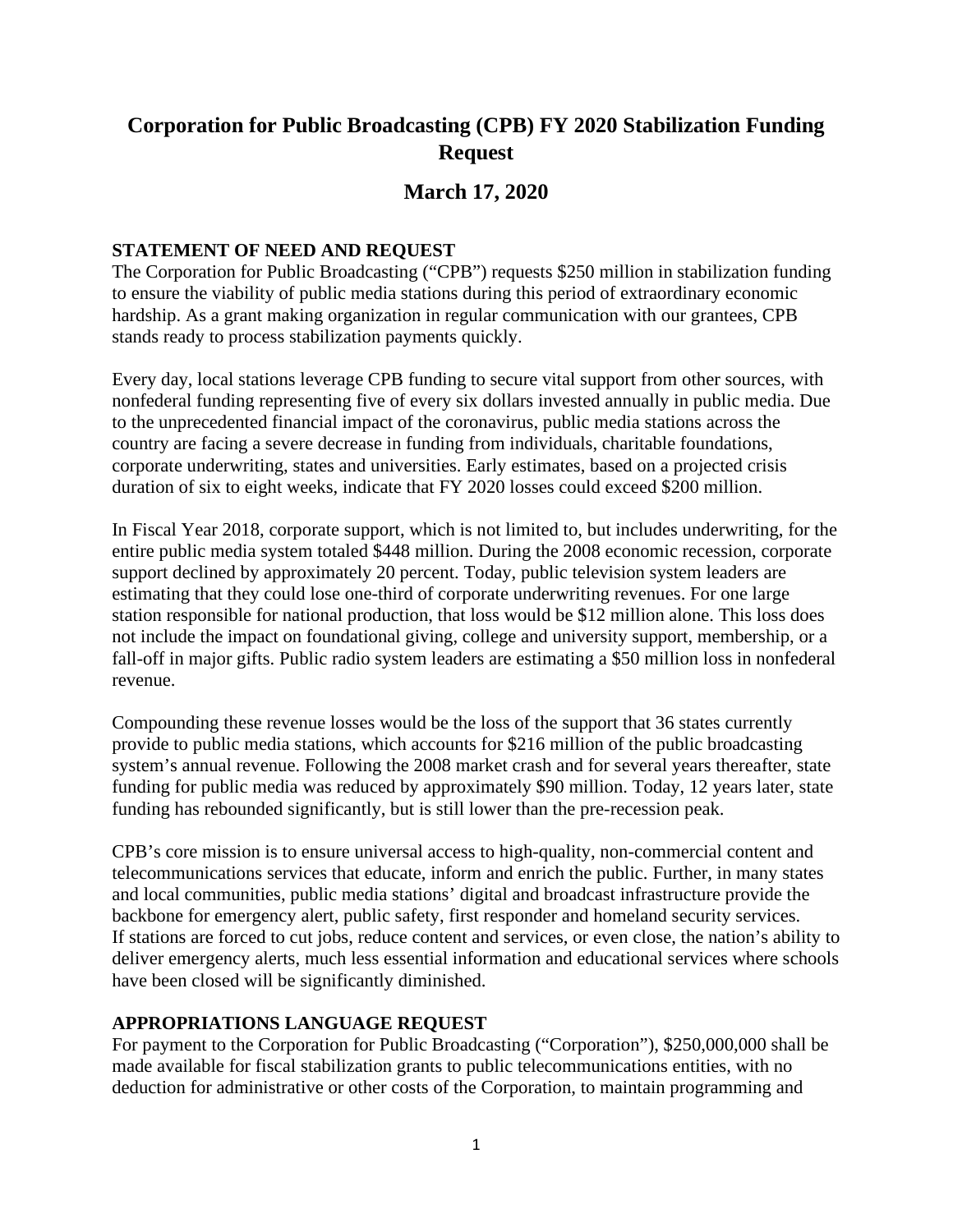services and preserve small and rural stations threatened by declines in non-Federal revenues due to the impact of the coronavirus.

# **GOALS**

- To ensure continued universal access of public media service to Americans.
- To ensure continuity of local and national services provided by public media stations.

# **DESCRIPTION OF THE PROGRAM**

As the steward of the federal investment for our nation's public media system, CPB would send stabilization payments directly to public telecommunications entities that have experienced financial losses. By examining declines in key revenue streams – such as membership, corporate and foundation underwriting – as well as looking at projected shortfalls in state and university funding, we will be able to provide much needed support to those entities most in danger of reducing staff, content production and services, or declaring bankruptcy.

#### **PUBLIC MEDIA STATIONS SERVICES DURING COVID-19 PANDEMIC**

#### Educational Services

As school districts shutdown across our country due to the coronavirus outbreak, public television stations are offering their broadcast and online services to help teachers continue educational instruction and close the homework gap (those who are connected online and for those who are not). For example, in Southern California, PBS SoCal, KCET, and KLCS in partnership with the Los Angeles Unified School District and in collaboration with California PBS member stations, are delivering a broadcast schedule that is designed and sequenced to support instruction for children in grades PreK-12. To complement the broadcast component, they have partnered with KQED to support teachers with PBS LearningMedia's free resources that map to state curriculum standards.

Following suit, in South Carolina, Michigan, Louisiana and Massachusetts, when the governors announced school closures across the state, public television stations, in partnership with community educators, announced that they would provide educational programming and associated digital resources that adhere to the state's curriculum to foster at-home learning across all grade levels.

Nationally, PBS is providing a variety of resources available to families and educators to support their learning needs, including:

A new PBS KIDS Daily newsletter offering educational videos, games and related offline activities to help keep kids play and learn while schools are closed.

PBS LearningMedia is offering free professional learning events for PreK-12 educators that includes tips and techniques to support distance instruction.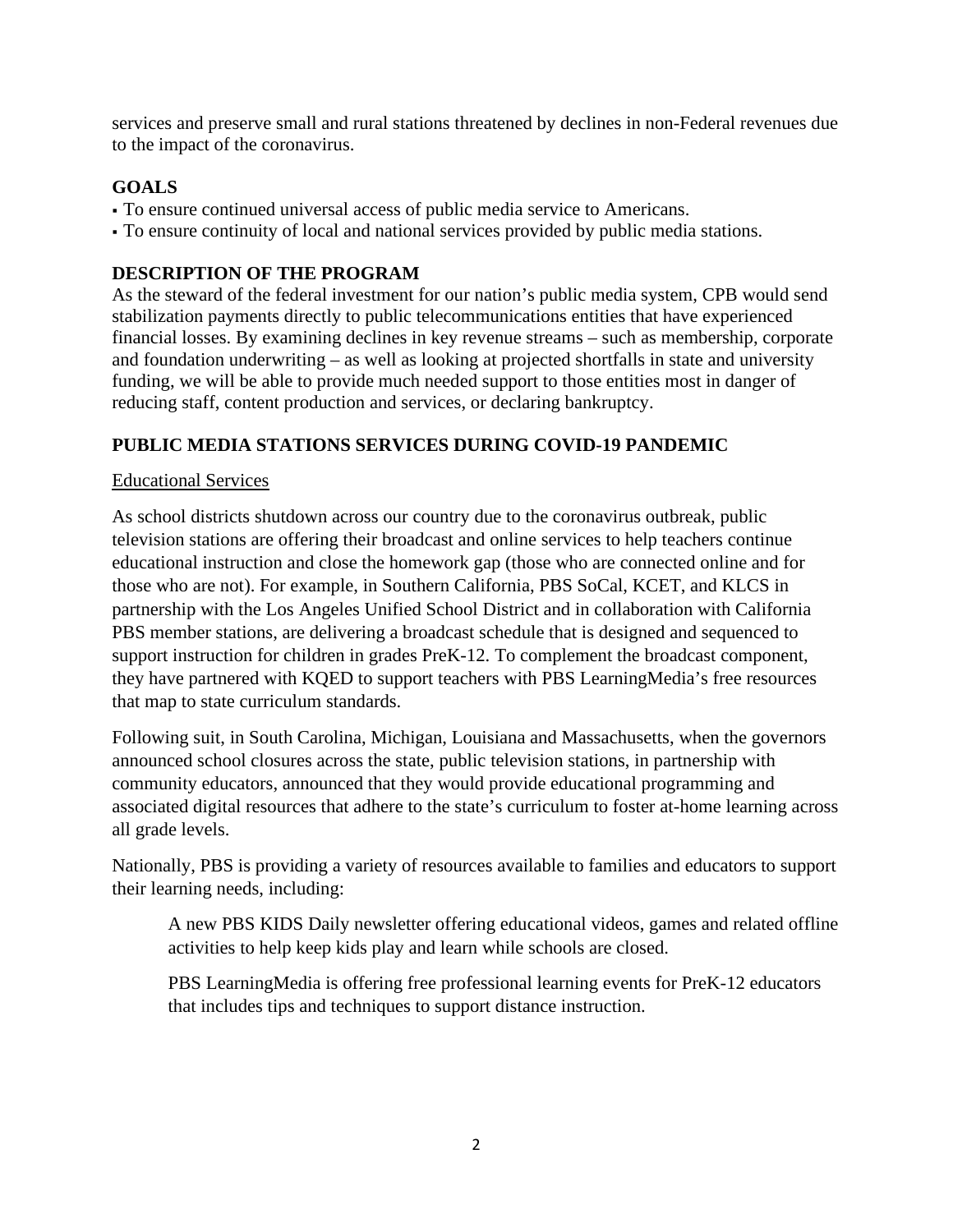#### News and Public Affairs

In all 50 states, public media stations are playing a vital role informing the local community about the latest coronavirus developments, delivering critical reporting and spotlighting local resources intended to help Americans navigate these uncertain times. Examples include:

#### ● **Alabama**

- Alabama Public Television's Capitol Journal topped off the March 6 broadcast with [a](https://video.aptv.org/video/march-6-2020-zzff2w/)  [report about a new Alabama coronavirus preparedness task force.](https://video.aptv.org/video/march-6-2020-zzff2w/) The report featured an interview with the leader of the effort, state health officer Scott Harris, who told APT that it is likely that coronavirus will reach the state, even if it hasn't yet already.
- WBHM-Birmingham's coronavirus coverage about [state preparedness](https://wbhm.org/feature/2020/state-health-department-offers-covid-19-testing/) links to an [interview](https://wbhm.org/feature/2020/jefferson-county-department-health-prepared-coronavirus/) with Jefferson County's director of Disease Control, who discussed local hospital preparedness and what would prompt authorities to close schools.

#### ● **Connecticut**

o Connecticut Public's home page directs viewers to a dedicated page, [What](https://ctpublic.org/community-resources/coronavirus-what-connecticut-needs-to-know/)  [Connecticut Needs to Know about the Coronavirus,](https://ctpublic.org/community-resources/coronavirus-what-connecticut-needs-to-know/) with guidance on symptoms and resources. It also includes an interactive map of New England's confirmed cases, designed by the CPB-funded New England News Collaborative.

# ● **Kentucky**

- The CPB-funded Ohio Valley ReSource, led by Editorial Integrity and Leadership Initiative editor Jeff Young, is continuously updating its [reporting on how colleges and](https://ohiovalleyresource.org/2020/03/10/ohio-valley-colleges-and-universities-respond-to-coronavirus-threat/)  [universities in the region are responding](https://ohiovalleyresource.org/2020/03/10/ohio-valley-colleges-and-universities-respond-to-coronavirus-threat/) to the coronavirus. On March 10, Ohio Valley ReSource's scheduled training with the CPB-funded America Amplified was changed from an in-person session to an all-day digital day.
- WFPL Louisville Public Media is continually updating its [dedicated page](https://wfpl.org/live-coverage-coronavirus-in-the-louisville-area/) on coronavirus updates about Kentucky and Indiana, with the latest guidance from Governor Andy Beshear. Their daily reporting on the virus, which has looked at impacts on schools, prisons, and nursing homes, can be found [here.](https://wfpl.org/tag/coronavirus/)
- WUKY in Lexington reports that University of Kentucky officials are gathering information on student and employee personal [travel](https://www.wuky.org/post/university-kentucky-seeking-travel-info-amid-virus-outbreak) to ensure healthcare protocols are followed on their return.

#### ● **Missouri**

- [St. Louis Public Radio](https://news.stlpublicradio.org/post/worried-about-coronavirus-st-louis-public-radio-answers-your-questions#stream/0) has a Q&A for top questions, and has been reporting on the state's [first case of COVID-19](https://news.stlpublicradio.org/post/first-missouri-coronavirus-case-st-louis-county#stream/0) in St. Louis County.
- Nine Net's "Living St. Louis" [February 24 show f](https://videos.oeta.tv/video/monday-february-24-8o9sm1/)eatured St. Louis University researcher Dr. Sharon Frey explaining the challenges of finding a coronavirus vaccine.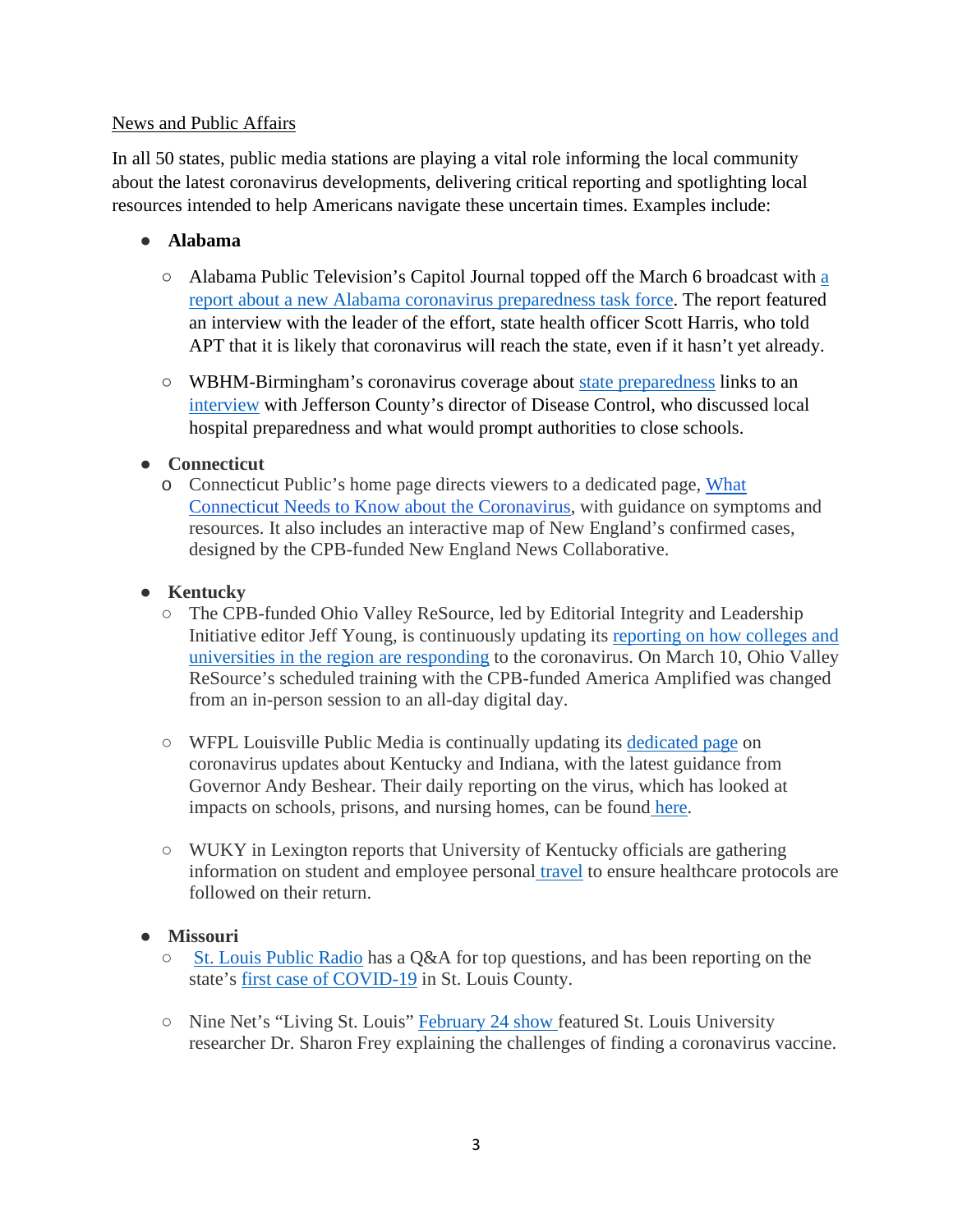# ● **New York**

- WNYC's [live blog](https://gothamist.com/news/coronavirus-updates-case-rockaway-case-ny-nyc) is keeping a running total of cases in New York and includes a data visualization timeline of New York City area cases. They have a specific page on [How](https://gothamist.com/news/how-prepare-coronavirus-nyc)  [to Prepare for the Coronavirus in NYC](https://gothamist.com/news/how-prepare-coronavirus-nyc) and regularly updated [FAQ page.](https://gothamist.com/news/coronavirus-covid-19-questions-answers) Gothamist is also providing practical advice, like a New York Number for residents to report [price](https://gothamist.com/news/some-nyc-stores-are-allegedly-price-gouging-purell-other-scarce-coronavirus-items)  [gouging](https://gothamist.com/news/some-nyc-stores-are-allegedly-price-gouging-purell-other-scarce-coronavirus-items) on high-demand products like Purell.
- WXXI in Rochester, NY has compiled a list of resources, both local and national on their website [WXXI Coronavirus Info and Resources](https://www.wxxinews.org/post/coronavirus-info-and-resources)
- WBFO is reporting on the latest guidance given by Erie County Health Commissioner Dr. Gail Burstein to [116 Erie County residents](https://news.wbfo.org/post/erie-county-s-100-plus-quarantined-residents-asked-use-private-bathroom-keep-temperature-log) asked to undergo voluntary selfquarantine.
- WLIW-TV Long Island's local news and public affairs show, MetroFocus, tried to help viewers navigate the city and statewide response to the coronavirus outbreak in the [March 9](https://www.wliw.org/programs/metrofocus/) show.

#### ● **Oklahoma**

- KWGS Public Radio Tulsa is reporting on the [latest COVID-19 cases](https://www.publicradiotulsa.org/post/health-department-announces-second-positive-test-covid-19-tulsa-county) in the state.
- **Texas**
	- The CPB-supported Texas Newsroom is leading coordinated joint coverage both on air and online, with eight Texas newsroom staff based at KERA Dallas, KUT Austin, Texas Public radio in San Antonio, Houston Public Media, and KTEP El Paso working to produce content for six statewide newscasts every weekday, the statewide magazine Texas Standard, national NPR newscasts, and content for stations across Texas.
	- o Texas Public Radio in San Antonio has [played a leading role in the coverage,](https://www.tpr.org/post/texans-california-cruise-ship-coming-san-antonio-begin-coronavirus-quarantine) in part because Lackland Air Force Base in San Antonio has been a quarantine center for folks taken off the infected cruise ships. TPR's one-hour live call-in show, The Source," focused the March 9 show on coronavirus with guest [representatives from the](https://www.tpr.org/post/how-are-san-antonio-public-health-and-safety-officials-responding-coronavirus-concerns)  [San Antonio Metropolitan Health District, Southwest Regional Advisory Council, and](https://www.tpr.org/post/how-are-san-antonio-public-health-and-safety-officials-responding-coronavirus-concerns)  [San Antonio Fire Department.](https://www.tpr.org/post/how-are-san-antonio-public-health-and-safety-officials-responding-coronavirus-concerns)
	- o KUT Austin aired a coronavirus special the morning of March 12 that many Texas Newsroom stations picked up.
	- o KERA Dallas' Mental Health Reporter is taking the lead on coverage for the station, and she was out ahead of the mental health impact with this story last month titled, [Experts Say Coronavirus Poses A Low Risk To The U.S. —](https://www.keranews.org/post/experts-say-coronavirus-poses-low-risk-us-so-why-are-we-so-afraid) So Why Are We So [Afraid?](https://www.keranews.org/post/experts-say-coronavirus-poses-low-risk-us-so-why-are-we-so-afraid) KERA is also planning an in-depth project as part of their [One Crisis Away](https://www.keranews.org/topic/one-crisis-away)  [initiative,](https://www.keranews.org/topic/one-crisis-away) looking at the impact this is having on folks living on the financial edge. KERA also ran a piece on how you can protect yourself with [links to resources](https://www.keranews.org/post/coronavirus-what-you-can-do-protect-yourself)